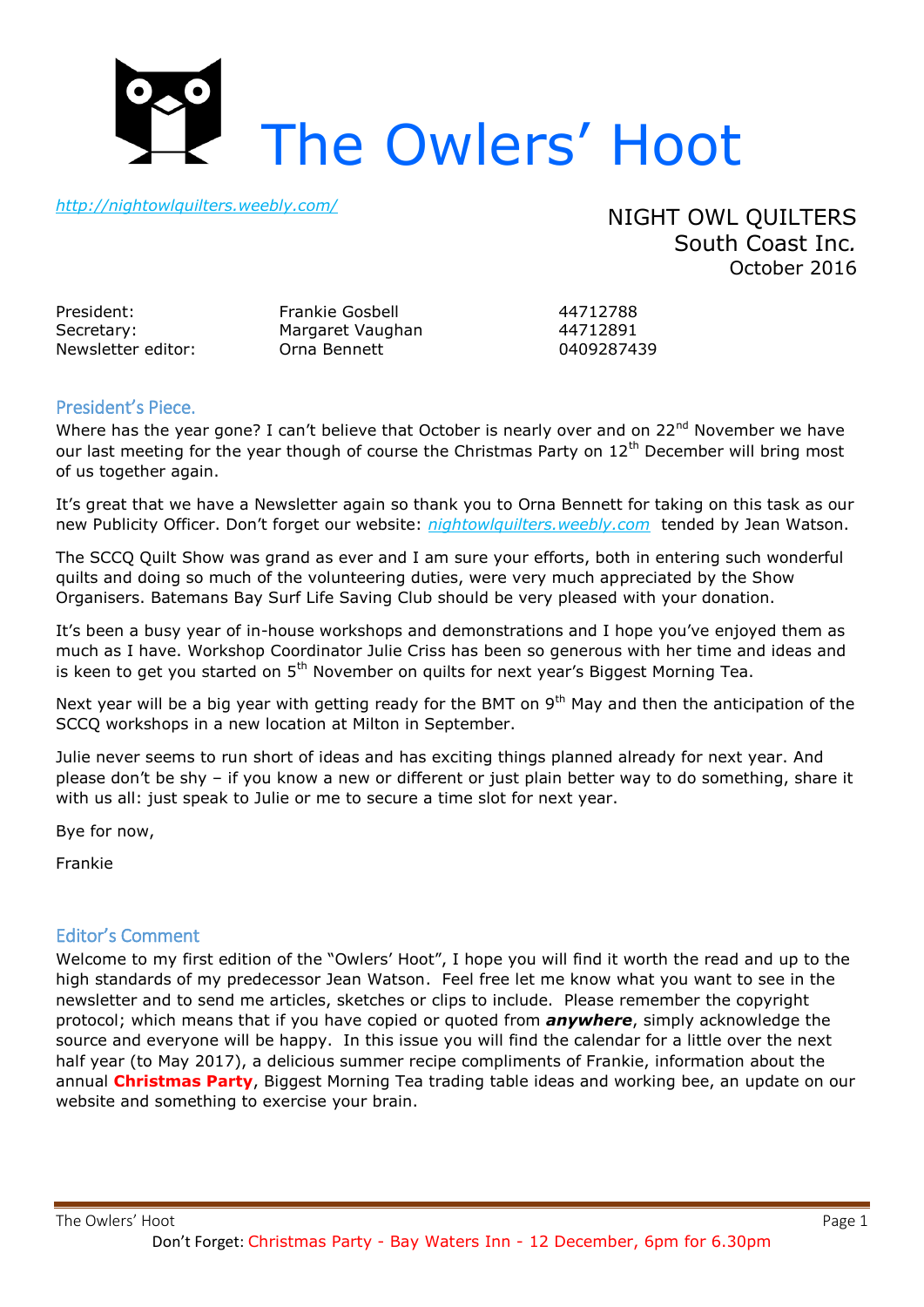# Night Owl AGM Election Results.

As a result of the election at the Annual General meeting on 9th August, your new Committee comprises:

PRESIDENT- Frankie Gosbell VICE-PRESIDENT – Christine Jones SECRETARY – Margaret Vaughan TREASURER – Robyn Sammons EVENING GROUP REPRESENTATIVE – Margaret Harris LIBRARIAN- Jan Carr PUBLICITY OFFICER- Orna Bennett \* REFRESHMENTS OFFICER- Margaret Browning WORKSHOP COORDINATOR – Julie Criss \*Appointed by the Executive Committee subsequent to the Annual General Meeting

## Notice Board

| NIGHT OWLS NOTICE BOARD - Through to May 2017 |      |                                              |  |
|-----------------------------------------------|------|----------------------------------------------|--|
| <b>Month</b>                                  | Date | What                                         |  |
| October                                       | 25   | Meeting                                      |  |
| November                                      | 5    | <b>BMT Quilting Bee</b>                      |  |
|                                               | 8    | Meeting                                      |  |
|                                               | 14   | Night Meeting                                |  |
|                                               | 22   | Final Meeting for 2016. General Meeting      |  |
| <b>December</b>                               | 12   | <b>Christmas Party Bay Waters Inn</b>        |  |
|                                               | 14   | <b>SCCQ Meeting</b>                          |  |
| 2017                                          |      |                                              |  |
| February                                      | 13   | Night Meeting                                |  |
|                                               | 14   | Meeting                                      |  |
|                                               | 15   | <b>SCCQ Meeting</b>                          |  |
|                                               | 21   | "Mystery" Morning (date to be confirmed)     |  |
|                                               | 28   | Robyn Sammons - Applique Tutorial            |  |
| March                                         | 13   | Night Meeting                                |  |
|                                               | 14   | Meeting                                      |  |
|                                               | 20   | Batemans Bay Patchwork and Quilting Luncheon |  |
|                                               | 28   | Meeting                                      |  |
| May                                           | 9    | BMT                                          |  |

## Workshop News

### WORKING BEE – Quilts for BMT

Julie Criss has organised a working bee for Saturday 5 November from 9 am onwards till around 3 pm. She will be providing blocks and other fabrics for you to work on. Please bring along your lunch and normal sewing supplies. Neutral sewing threads should be fine however if you have a dark grey please include it. She will bring along a variety of embroidery threads in case they are needed. A couple of pairs of old scissors that can be used for cutting batting would be great as well your favourite tool for stuffing soft toys.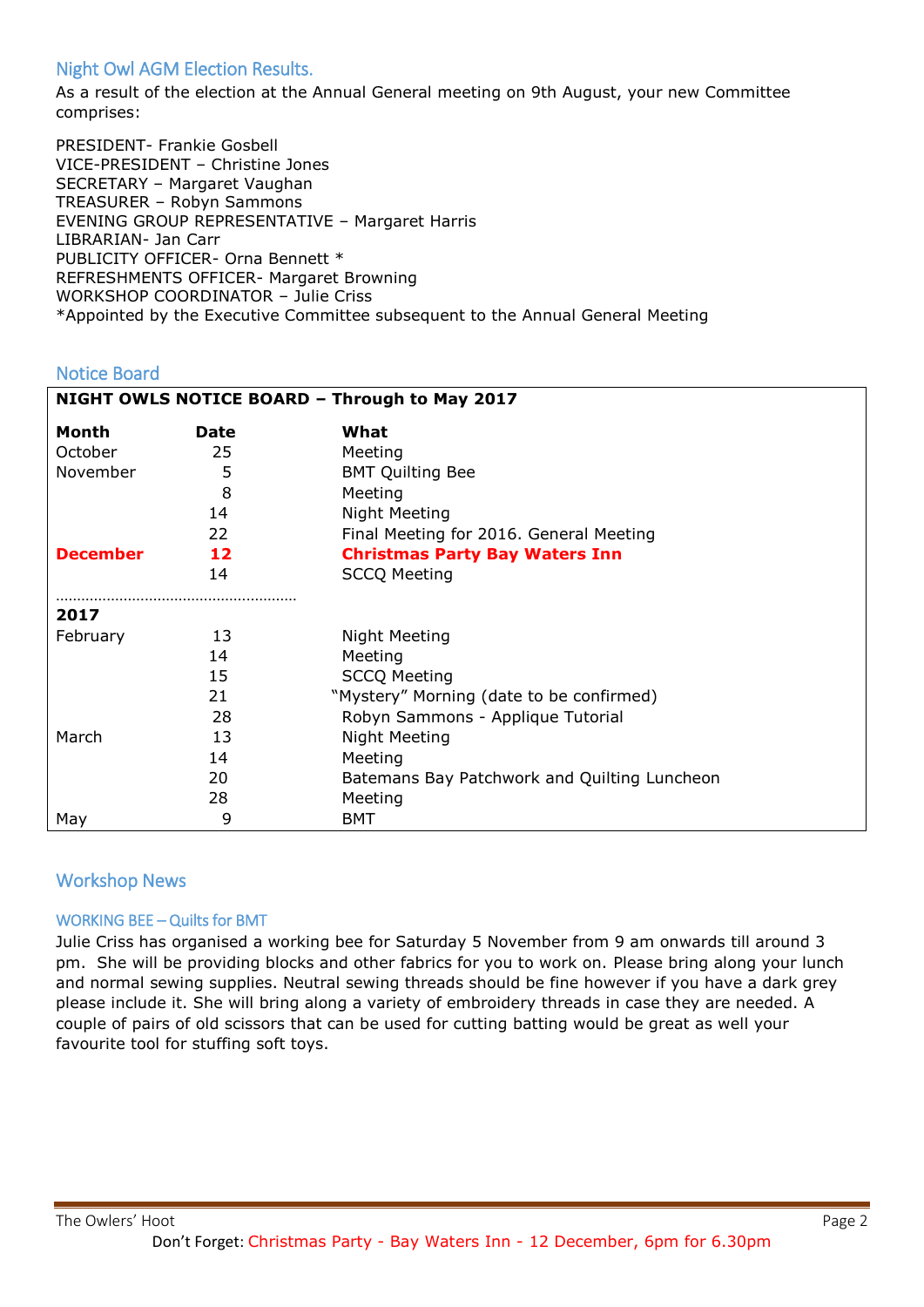## Night Owls Christmas Party 12 December 2016

The Christmas Party has been booked at the Bay Waters Inn for 12 December, 6pm for 6.30pm. Thank you to Vere for making the booking and liaising over the menu and cost. Liz, Lorraine, Margaret Harris and Trisha from the Night Group have kindly volunteered to coordinate the event. Plus thanks to Julie for offering to provide the table decorations.

The menu is Roast Turkey or Lamb Cutlets with seasonal vegetables and lemon meringue pie or sticky date pudding. The meals are served by the alternate drop system. The cost is \$35 per person. Special dietary requirements can be catered for. As has become traditional, a free drink will be provided from Night Owl funds for each person attending.

Robyn Sammons will be collecting money for the event at the meetings on 8<sup>th</sup> and 22<sup>nd</sup> November and will have a list where you can state your dietary requirements if applicable. The Night members are asked to bring their \$35 to the meeting on 14<sup>th</sup> November.

### Party Entertainment- GETTING TO KNOW MORE ABOUT YOU

This year there won't be a guest speaker, but Julie has come up with a new idea to keep us all entertained.

At a recent meeting one of our members let slip she had spent time in jail. Please do not reveal if you know who the person is. I am sure we all have some hidden secrets, achievements or claims to fame. Perhaps you lived next door to someone famous, swam across the English Channel or have visited a very unusual place in the world. Please write your name on a piece of paper and a sentence about what you did and pop it in the envelope at quilting or email me Julie, picriss@bigpond.com All will be revealed at the Christmas party. Remember secrecy is the word.

In keeping with the theme, please bring in for show and tell items from any other art and craft activities you have made or, a special Christmas quilt.

### Web Site

Don't forget to have a look at the Night Owls web site.

#### *<http://nightowlquilters.weebly.com/>*

It is still in its early stages, but the beauty of a web site, that it is always a "work in progress" which will allow updates on events, as well as bring our group to the attention of potential new members. I can still remember when I was looking at moving down here a few years ago, I searched the internet for craft groups in the area. Peter my husband looked at fishing sites, but I can tell you that my decision to move down to Batemans Bay was dependant on the availability of craft groups, in particular sewing and fibre groups.

As Jean, our web master extraordinaire says:

"Please make a point of opening the link as the more people that open the site, the more indexing we get from Mr Google."

*<http://nightowlquilters.weebly.com/>*

Jean would love to hear from you with any comments or suggestions for a new page, please let her know.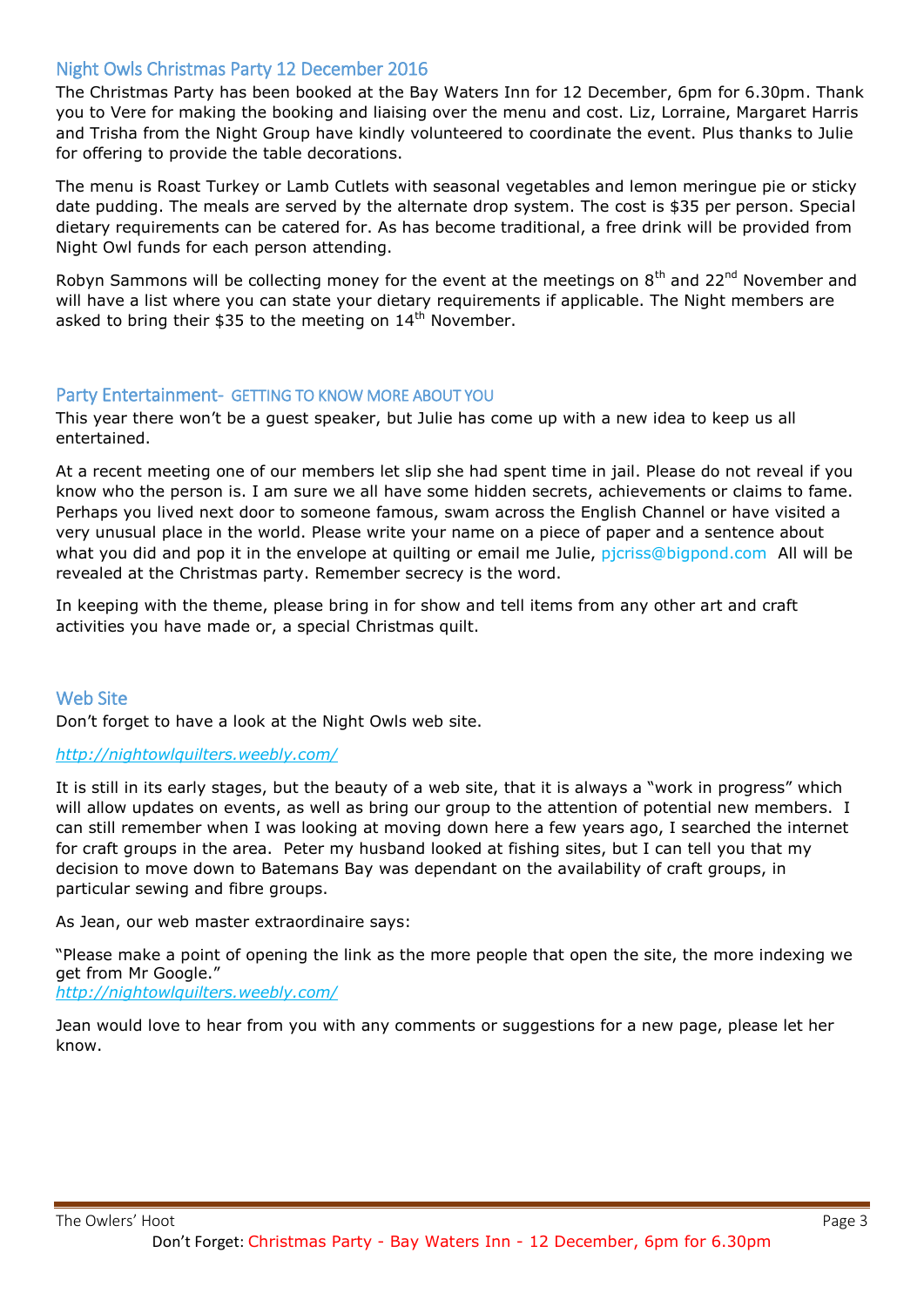# Recipes To Share

Frankie has submitted a delicious recipe for us all to try. After all, sewing is an activity which burns up calories, so we all need to keep up our strength.

With the summer holidays coming up here is a recipe for an easy to make sweet treat that can be frozen and that kids can help make. I used a jug to pour the mixture into the cases

LEMON AND BLUEBERRY MINI CHEESECAKES (from "Frost Bite" by Susan Austin)

Biscuit Base: 110g plain, sweet biscuits; 60g ground almonds; 60g butter, melted.

Filling: 3 eggs; 300g cream cheese (at room temperature); 180g sugar; 125 ml sour cream; zest of 1 lemon, finely grated; small punnet of blueberries.

You will also need 12 paper muffin cases for this recipe.

Preheat oven to 150C. Place muffin cases in a 12 hole muffin tray. Blitz the biscuits in a food processor. Combine with ground almonds and butter to form a wet, crumbly mix. Divide the biscuit mix between the muffin papers and use your fingers to press lightly to form bases for the cheesecakes.

To make the filling: place all ingredients except the blueberries in the food processor and blitz for 20 seconds or until everything is combined.

Place a few blueberries in each muffin hole then pour the cheesecake filling over the top.

Bake in oven for about 30-40 minutes or until the tops have set and they look well-cooked. Remove from oven. The cheesecakes will shrink as they cool, that's perfectly normal.

To freeze: allow to cool then place in a freezer bag or plastic container and freeze.

Defrost: on kitchen bench or preferably in fridge as they should be served chilled

## BMT Trading Table ideas







Frankie explaining how to make and use the book pillow.



She also brought in a mug wrap and plate sized placemats. And she tells us she has more ideas.





The Owlers' Hoot Page 4 Don't Forget: Christmas Party - Bay Waters Inn - 12 December, 6pm for 6.30pm